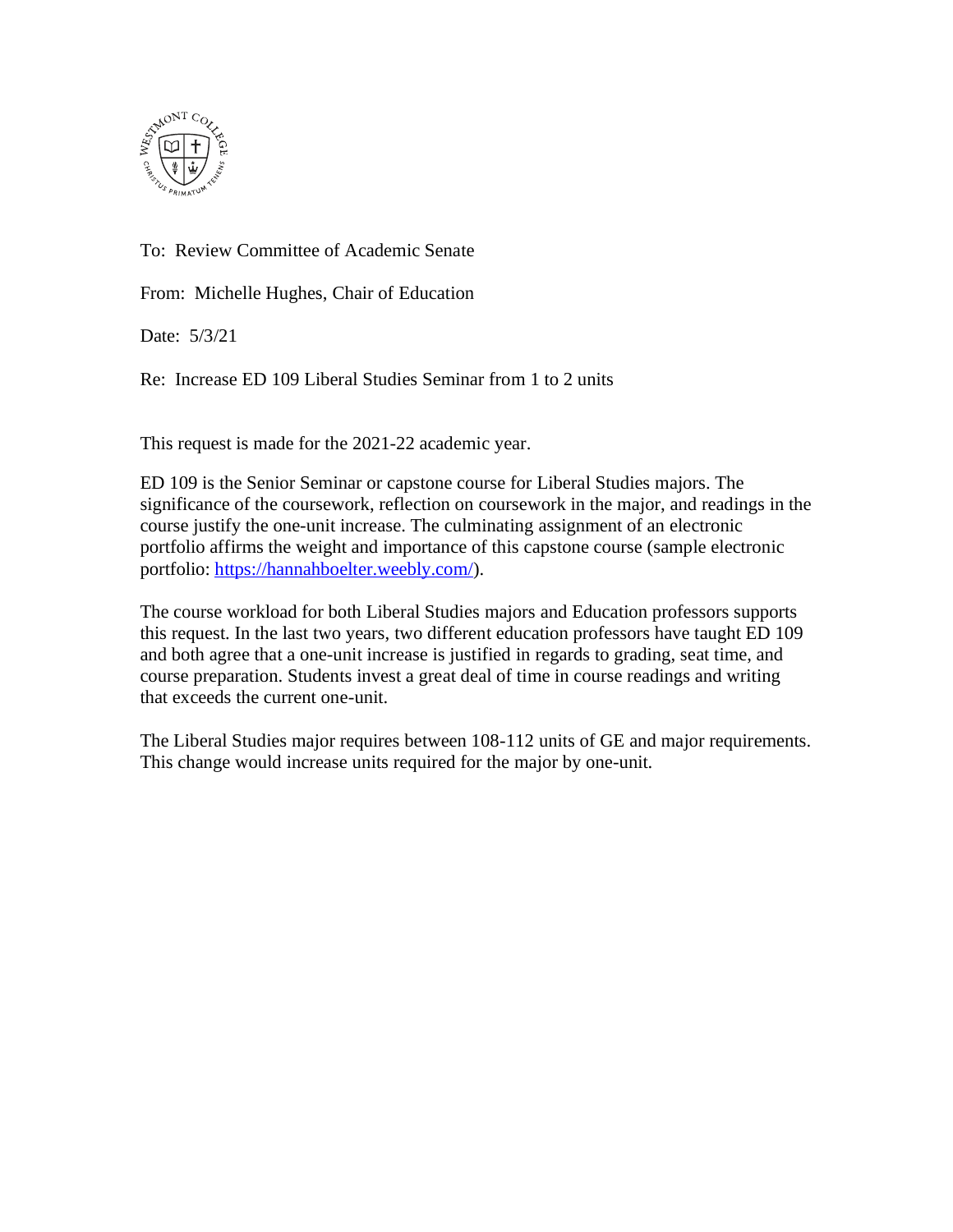# **Requirements for Liberal Studies (Multiple Subject) Major: 112-116 113-117 units**

*Note: The outline of requirements below incorporates all of Westmont's General Education Requirements.* 

## **I. Language and Literature (20-24 units)**

ED 172 Literature for Children and Adolescents (4) ENG 002 Composition (4) (waived if a score of 580 on the SAT I Writing Component) or a score of "4" of "5" on AP language exam ENG 104 Modern Grammar and Advanced Composition (4) ENG 106 Language Acquisition (4) Reading Imaginative Literature Requirement (4) General Education Language Requirement (4)

For details of how students fulfill the College's writing intensive course requirements, please see Liberal Studies Handbook.

#### **II. History/Social Science (16 units)**

ED 105 Perspectives on Cultural Diversity and Education (4) HIS 007 United States History to 1877 (4) HIS 009 World Civilization to 1750 (4) HIS 178 California Experience (4)

### **III. Mathematics and Computer Science (8 units)**

ED 160 Technology for the Classroom Teachers: Elementary (2) MA 160 Fundamentals of Mathematics I (4) MA 165 Fundamentals of Mathematics II (2)

### **IV. Natural Science (12 units)**

LS 012 Introduction to Life Science (4) PHS 011 Introduction to Physical Science (4) PHS 114 Earth Science (4)

### **V. Visual and Performing Arts (8 units)**

ART 180 Art for Children (4) MU 184 Music for Children (4)

### **VI. Health and Physical Education (7 units)**

KNS 155 Fundamentals of Movement (2) [counts as one PE activity course] KNS 156 Health Education for the Classroom Teacher (2) PEA 032 Fitness for Life (1) Two additional one-unit PEA courses (2)

### **VII. Human Development (4 units)**

PSY 115 Child Development: Infancy Through Adolescence (4)